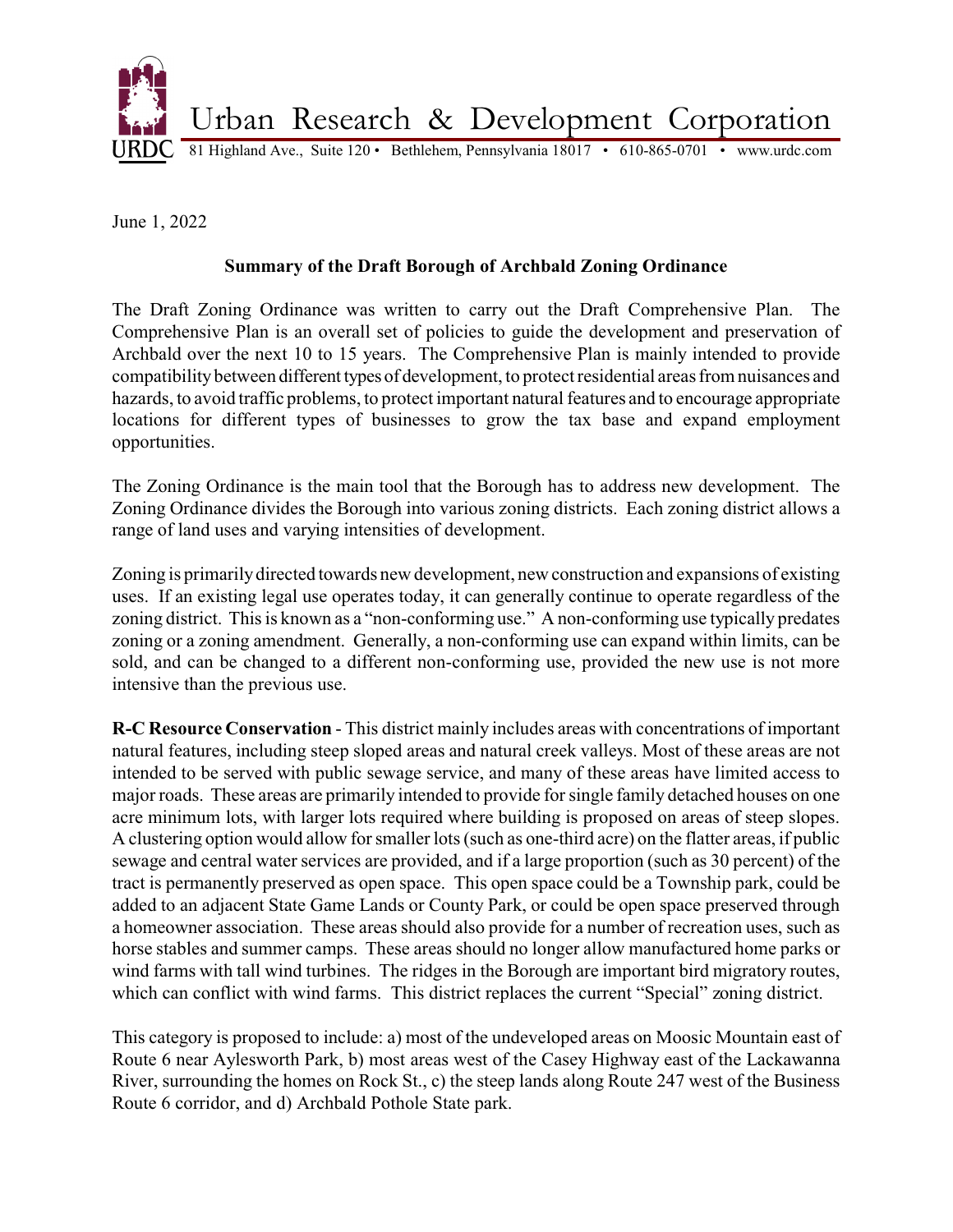**R-1 Low Density Residential** - This district would continue to include: a) many residential areas east of 1<sup>st</sup> St. and south of Kennedy St., b) a residential area east of the school campus, including homes along Skyline Drive, and c) an undeveloped area east of Pike St. and west of Power Blvd. These areas are mainly intended to continue to provide for single family detached houses one 1/4 acre lots.

**R-2 Medium Density Residential** - This district would include: a) large numbers of existing homes in the Eynon area west of Main St., b) homes north and south of Kennedy Dr. near Delaware St., c) homes along the Salem Road/Salem Street corridor east of the Lackawanna River, d) areas east of Eynon-Jermyn Road and Main Street, including the Highlands Development, and e) an area of existing homes southeast of Jermyn Borough west of the Casey Highway. This district is proposed to allow single family detached houses and twin homes at an average of 6 homes per acre, and townhouses at an average of 8 homes per acre. The current ordinance could allow townhouses at up to 15 homes per acre.

**R-3 Medium High Density Residential** - This new district is proposed to include an area of land west of Route 247, an existing manufactured home park west of Eynon Jermyn Road, and an existing set of apartments on McAndrew Street. It is proposed to allow all types of housing, at a maximum density of 5 homes per acre for manufactured home parks and 10 homes per acre for other housing.

**C-1 Neighborhood Commercial/Residential** - This category mainly includes smaller older commercial areas, including: a) an area along Main St. and Betty St. in Eynon, b) an area along Washington Av./Main St. next to the Jermyn border, c) an area along Kennedy Dr. west of Main St., and d) an area of Main St. near Wayne and Monroe Sts. next to the Lackawanna River. These areas are mainly intended to allow for commercial uses that make good neighbors for nearby homes, as opposed to intensive commercial uses. These areas are mainly intended to provide for retail stores, banks, funeral homes, day care centers, offices and personal service businesses. These areas would also allow for a mix of housing, including apartments above commercial uses.

**C-2 General Commercial** - This category includes: a) a large area of undeveloped land east of Business Route 6 and west of Eynon Jermyn Road, adjacent to Jerymn Borough, b) most of the land on both sides of the Scranton Carbondale Highway (Bus. Rt. 6) south of Nieto Drive, a junkyard on the Eynon-Jermyn Road, and c) an area between Jermyn Borough and the west side of the Route 107 interchange of the Casey Highway. These areas are intended to allow for a wide range of commercial uses, including retail stores, auto repair, auto sales, gas stations, and self-storage warehouses. The current C-3 district would be merged into C-2, because the two districts are similar.

**C/LI - Commercial/Light Industrial** - This category is intended to provide the same uses as the General Commercial category, plus common types of light industrial uses. It is intended to include an area east of the Scranton Carbondale Highway, and an area along Salem Road east of the Casey highway interchange.

**I-1 Light Industrial** - This category includes: a) an area on both sides of the Casey Highway south of the Salem Road interchange, including areas along Power Boulevard, b) the Lockhead-Martin plant east of Kennedy Road and adjacent woodland; c) the General Dynamics plant off of East St.; and d) the industrial uses along Export Lane east of Delaware St. This category is intended to provide for most industrial uses, except the most intensive operations.